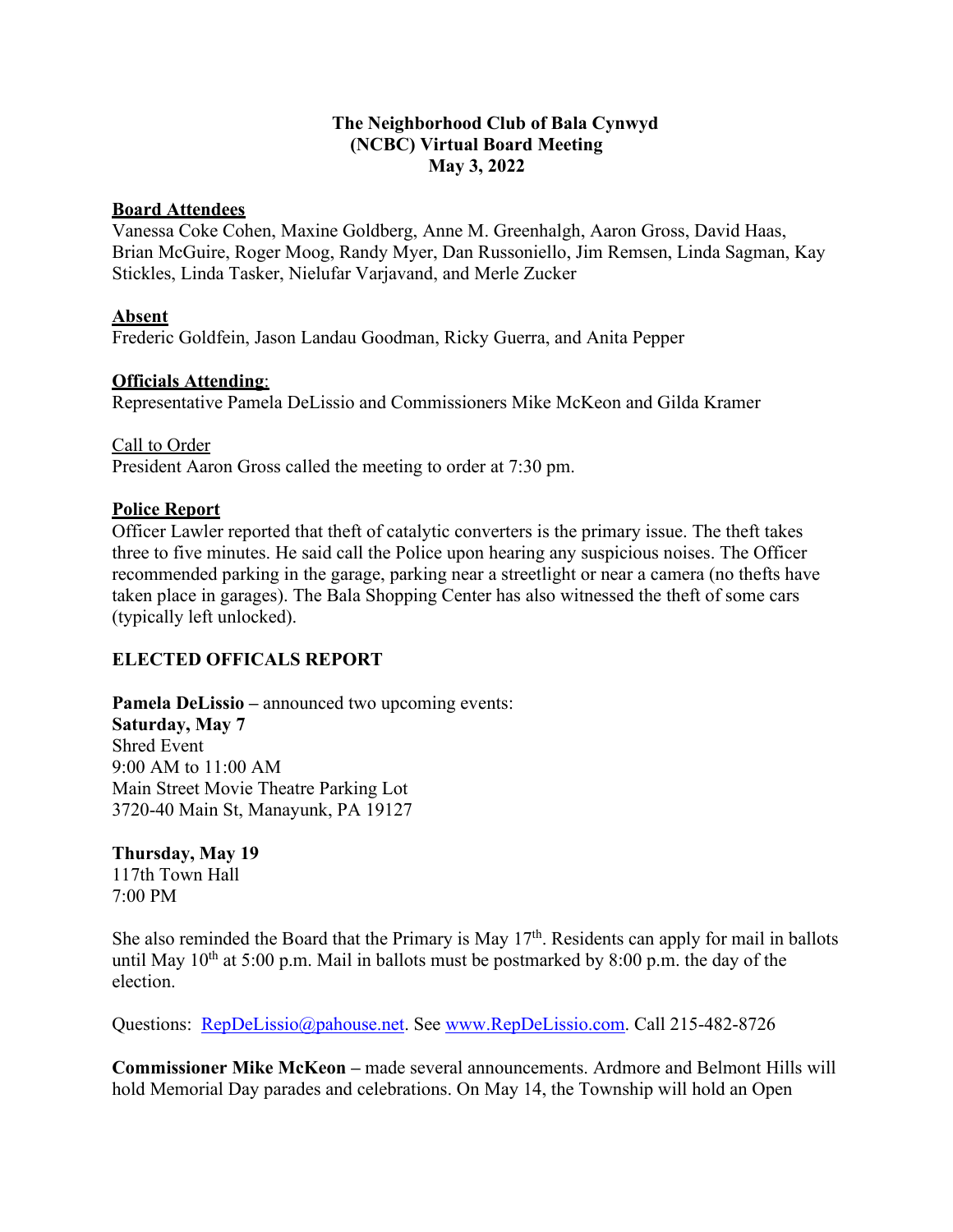House. The Senior Living Center at 211 Belmont Avenue is still under construction. The Lighting Ordinance should come before the Commissioners later this month. The Township will also review the proposed paving list on April 6.

**Commissioner Gilda Kramer** – reported that the Township has engaged a consultant to seek community engagement on how to use Township funds from the American Rescue Plan. The Township has also submitted proposals to the County for the County's ARP funds. Projects include expansion of the Ardmore House, the acquisition of a desirable property, weatherization of low-income homes, and dental services for lower income residents. She invited anyone who would like to join the Sustainability Committee to step forward. Commissioner Kramer also alerted the Board that Main Line Health is planning to develop the Seminary to turn the campus into a Wellness Center that would include a continuing care retirement community, condominiums, apartments, office buildings and a boutique hotel. The existing seminary buildings would be preserved and most of the new buildings would face Lancaster Avenue

# **President's Report**

**President Aaron Gross** – emphasized that The Club is in real need of a Treasurer. Merle Zucker suggested reaching out to retirees who may be able to assist in the short run.

Treasurer's Report

**Past President Ricky Guerra** – No report.

#### **Secretary's Report**

**Secretary Anne M. Greenhalgh** – presented the April 2022 minutes. Maxine Goldberg moved to approve the minutes. Roger Moog seconded the motion. Vanessa Coke Cohen abstained. The Board approved the April 2022 minutes.

# **PRESENTATIONS TO THE BOARD**

# **CROSS PROPERTIES BALA AVENUE ABANDONED SITE**

President Aaron Gross reported on the condition of the third site owned by Cross Properties -- a blight to our neighborhood. Brian McGuire added that the property has multiple code violations (such as incomplete barriers to keep silt from running off into the street). President Gross will reach out to Commissioner David McComb to take the lead on putting pressure on the Township to act on the code violations. He invited others to join him in the effort to put pressure on the Township to hold the developer accountable.

#### **DOG PARK INITIATIVE**

Kay Sickles put forward the idea of a dog park in Bala Cynwyd. She thought the Cynwyd Station Park might be possible location. Commissioner Kramer said she would see if the Township still has long term plans to create a dog park off of the Cynwyd Heritage Trail.

#### **MEETING IN PERSON ONCE AGAIN**

President Aaron Gross recommended meeting in person in September and also allowing hybrid voting. He also recommended meeting in a larger space (such as the Levering Mill Tribute House). He asked Solicitor Haas to report in June on the legality of hybrid meetings.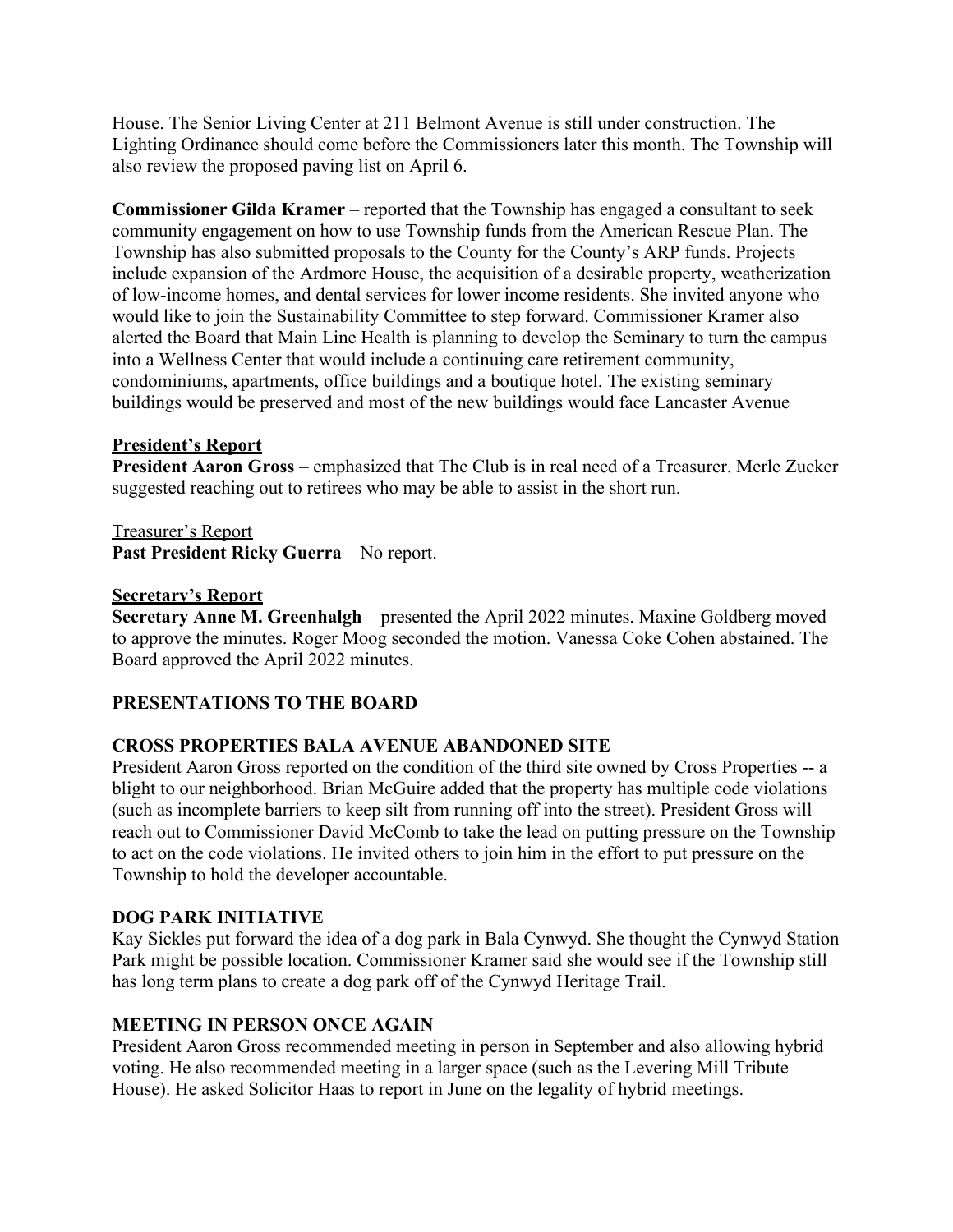# **STANDING COMMITTEE REPORTS**

**Independence Day Celebration** – Anne Greenhalgh presented the slate of honorees to the Board:

- Lifetime Achievement Award: Jerry Francis, for his past service to the Club, his leadership of the Historical Society, and his service to the Township.
- Citizen of the Year: Fay Wright, for her engagement with the Club, service to the community (perennial volunteer at the Independence Day Celebration), and leadership of Bala Walks.
- Merchant of the Year: Maki-San, in the old colonial shopping center, on Montgomery Ave.
- Recognition in Program Booklet: Two fallen firefighters from Lower Merion

The Board unanimously approved the slate. Jim Remsen will reach out to Jerry Francis about the award, Anne Greenhalgh to Fay Wright, and Roger Moog to Maki-San.

**Membership --** Vanessa Coke-Cohen reported that we have 298 residential memberships. Revenue to date is about \$14,000; year to date, roughly \$13,500. The majority of members are submitting checks (203 checks versus 95 on-line submissions). Premium members will receive NCBC magnets in the mail. She reported that a Farmer's Market is the most popular write-in request from members. Nielufar Varjavand has taken the lead on the Farmer's Market. Five growers will be present every week, with a good number participating on alternate weeks. The location is 1 Belmont Avenue on Saturdays from 10:00 a.m. – 1:00 p.m. The Market is also looking for a manager to fill the role for 28 weeks, while the market is open. Other suggestions from members include out-door movie night and CPR training. Vanessa Coke-Cohen said she would like to bolster business membership and is open to suggestions about how to do so. Anne Greenhalgh suggested that someone volunteer to enlist restaurants as a vendor at the Independence Day Celebration.

**Ad Hoc City Avenue --** Roger Moog reported on the Bala Cynwyd Neighborhood Coalition. The Coalition has decided to retain a traffic engineer for roughly \$8,000 to confirm PennDot's analysis. President Aaron Gross moved to formally invite the Lower Merion Planning Staff to a meeting with the local neighbors in the City Avenue District to discuss what ways the township can focus on improving the quality of life in the district during and after the current phase of development that is causing very significant changes to the area. Brian McGuire seconded the motion. The Board gave its unanimous approval.

**Environmental Committee --** Linda Tasker reported that she is serving on the Stakeholder Committee. The Committee is composed of individuals representing other Civics. The Township is trying to develop a sustainability plan with short- and long-term goals. The plan will go to the Board of Commissioners for approval. As a member of the Stakeholder Committee and the Board, she is eager to find a niche for The NCBC in this effort.

**Public Service and Improvement -- A**nne Greenhalgh reported that she reached out to Donna Heller to say that the NCBC will work with the roofing material that the Township supplies. In response to the question about start dates, Donna Heller wrote in reply: "Our construction crew